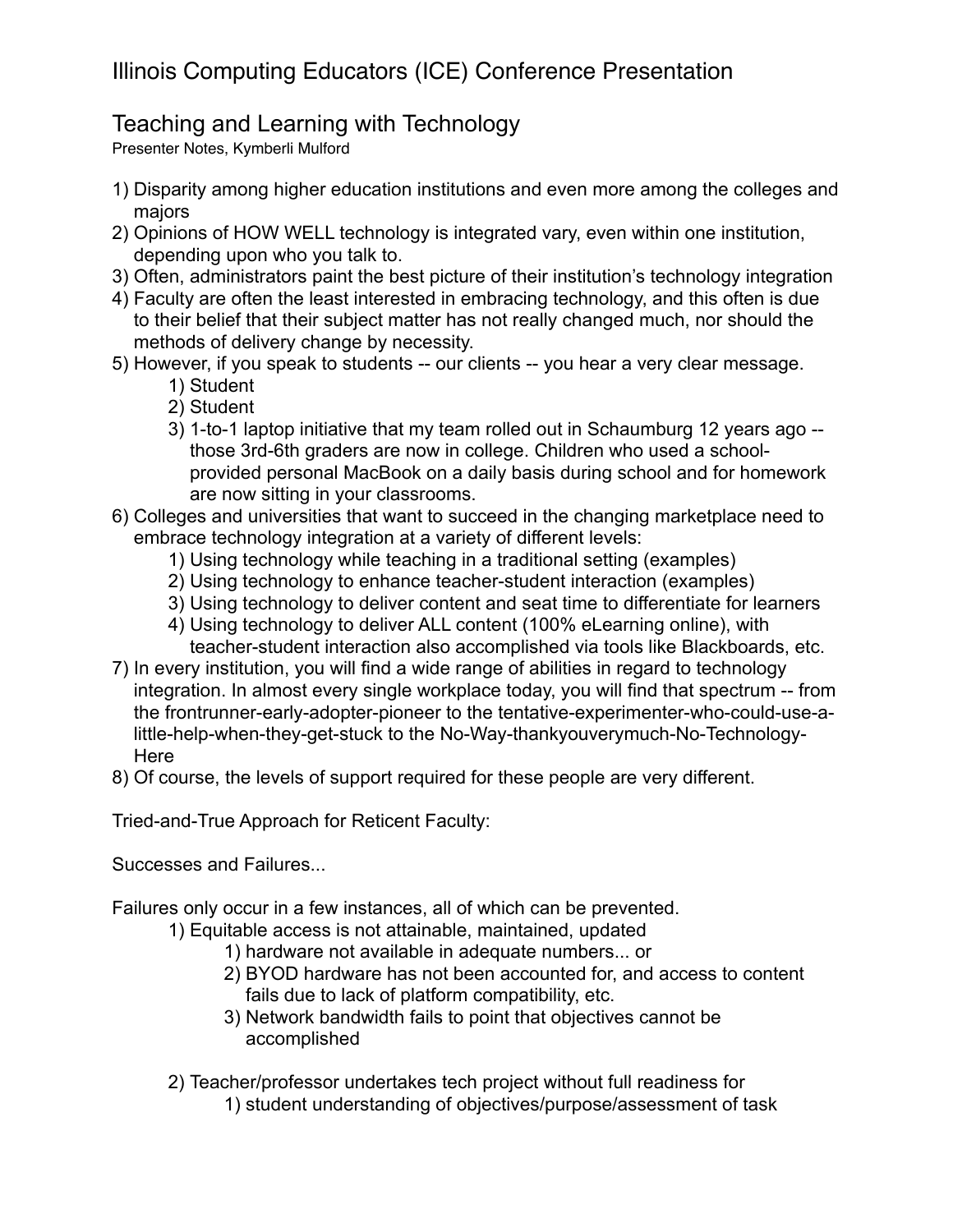### Illinois Computing Educators (ICE) Conference Presentation

- 2) time required to accomplish the tech integration (in or out of class)
- 3) time-effective manner of assessing results, providing feedback

#### **Successes**

All built on relationships

- 1) Seen as an outsider -- and worse yet, one with an agenda Tech Integration is viewed by teacher/professors as something PUT UPON THEM, an unnecessary evil
- 2) Constant but gentle persistence -- via e-mails containing links of interest, through hallway/parking lot conversations (Invasive Species, marine biologist, Red Wave, Skyped in) RELATIONSHIPS - me and PLN to teacher... expert to students

Just-in-Time Learning... Gerri

Web 2.0 tools in students' hands... bank of How-To links... frees teacher but enables students to manipulate the info, make meaning of it, demonstrate their knowledge -- and often create something NEW BibMe... FreeRice/Facebook Likes...

Planned Contagion... Edmodo

Jeff O'Hara... Illinois Computing Educators conference PLN Plaza Facebook-like environment in which teacher controls the space Kids respond to it BECAUSE it's so very like Facebook... HERE's an assignment that speaks their language!

First shared it with a few teachers at a department meeting "Famous historical figures on Facebook"

... almost a full year later, one teacher asked me for help

"As an indicator, the National Center for Education Statistics found that in 1994, only 35 percent of American public schools had computers. By 2002, that number had climbed to 99 percent.

Today's students, comfortable with the tools of their trade, might see the university classroom of 1991 as being not terribly different from the classroom of 1891."

-- Curt Hopkins, May 6, 2012